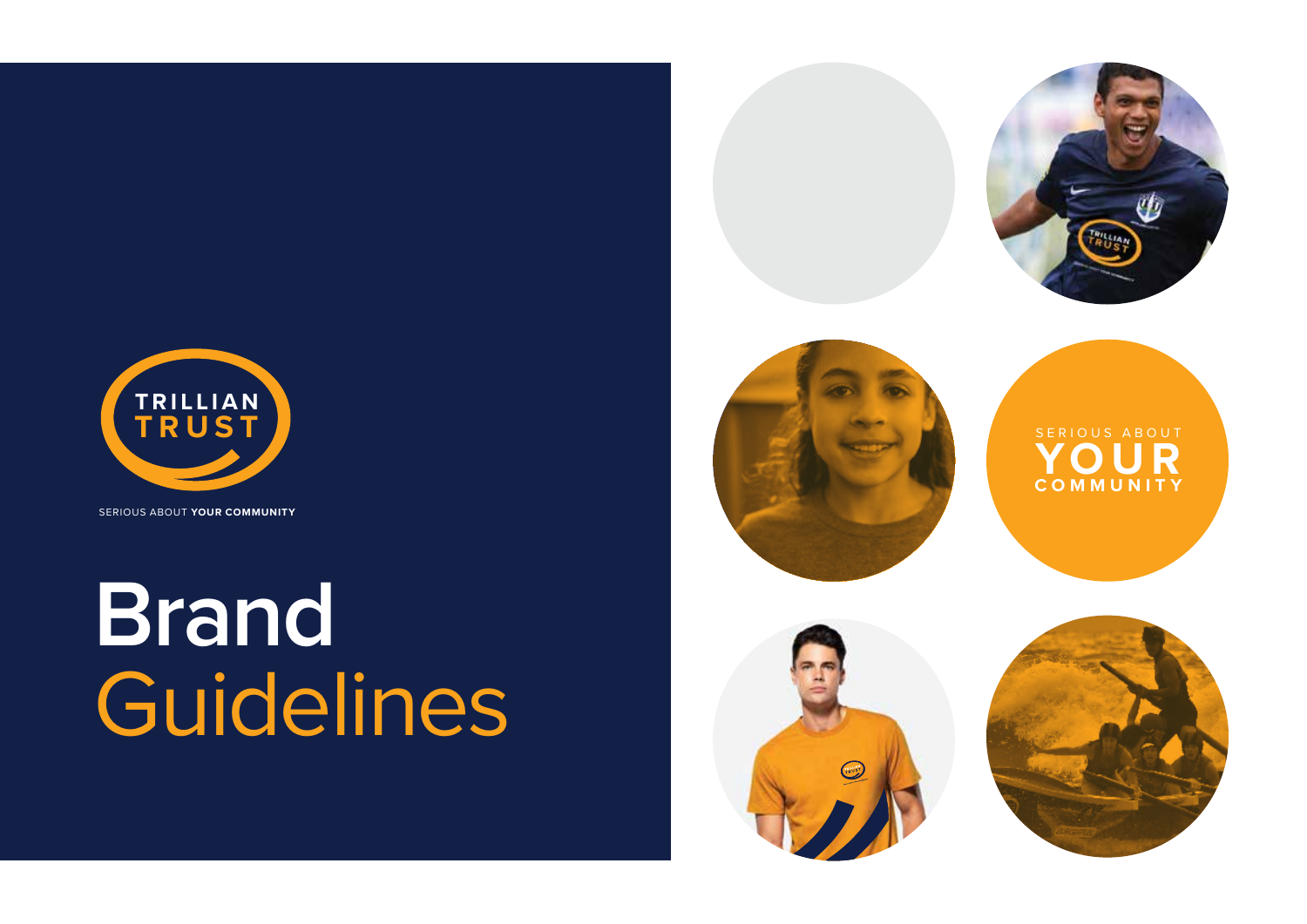

TRILLIAN TRUST : BRAND GUIDELINES :<br>CONTENTS

This is a guide to the Trillian Trust logo and brand. Have a read, it will help you to get to know us a little better.

| $\overline{2}$ | Introduction                      |
|----------------|-----------------------------------|
| 3              | The Master logo                   |
| $\overline{4}$ | <b>Master logo variations</b>     |
| 5              | <b>Colour palette</b>             |
| 6              | The Landscape logo and variations |
| 7              | Clearspace and minimum size       |
| 8              | Logo use and misuse               |
| 9              | <b>Typefonts</b>                  |
| 10             | <b>Design Style</b>               |
| 12             | <b>Contact details</b>            |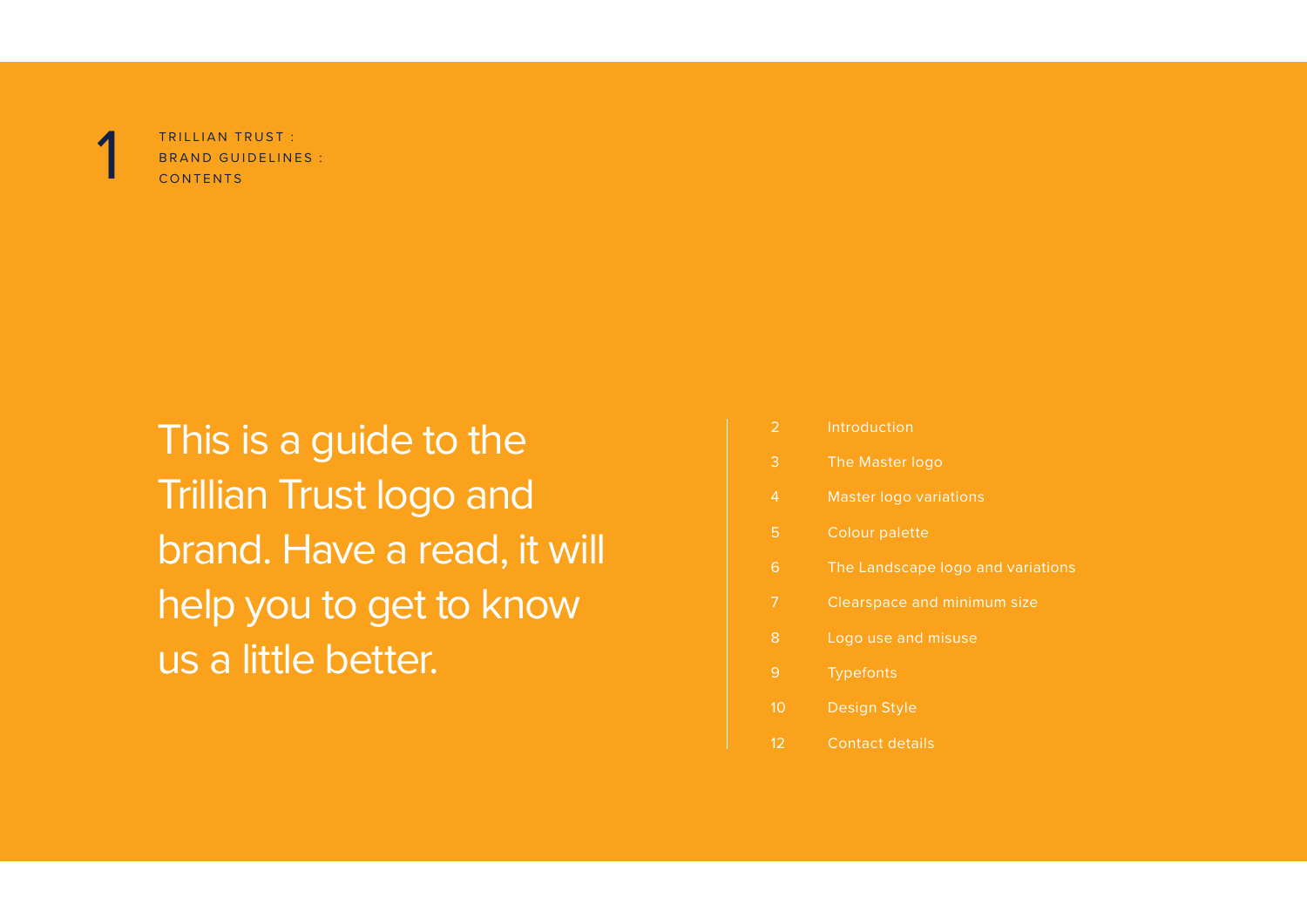TRILLIAN TRUST : BRAND GUIDELINES :<br>INTRODUCTION

## Why guidelines?

These guidelines are designed to inform our stakeholders about the Trillian Trust logo, brand and brand language.

Our brand language is the design voice involving graphic elements that are used to consistently identify and communicate what Trillian Trust is, and what it stands for.

#### 1. Consistency

 Enabling Trillian Trust to build a clear and coherent picture of it's brand across the marketplace.

#### 2. Cut-through

 A set of visual elements that makes our brand easily recognisable and memorable in the market environment.

#### 3. Confidence

 A strong identity and consistent brand message demonstrate attention to detail in our business.

#### 4. Control

 A clear tool kit for building our brand. Fast and easy agreement on brand consistency between Trillian Trust and its stakeholders.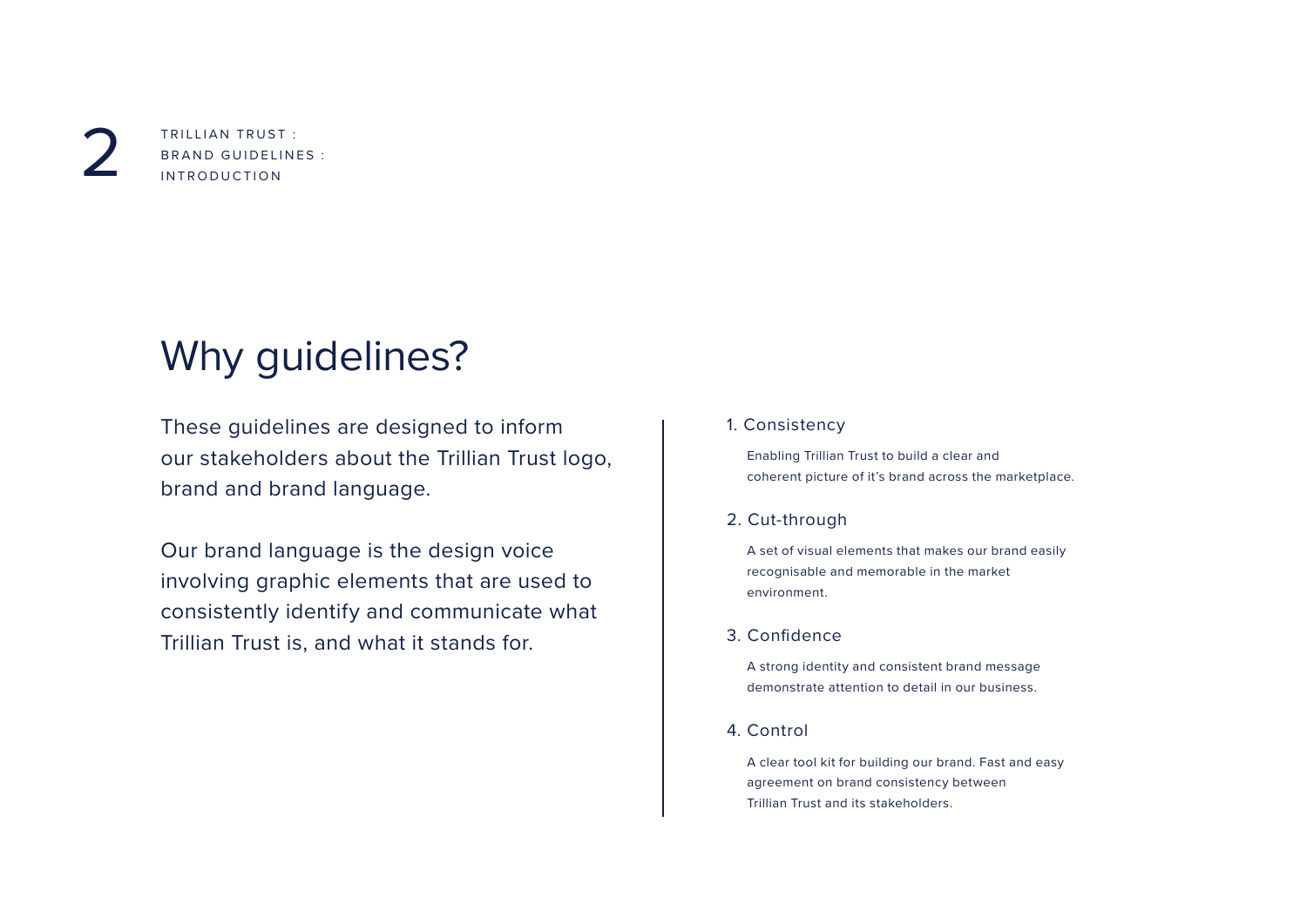TRILLIAN TRUST : BRAND GUIDELINES :<br>THE MASTER LOGO

## The master logo

The Trillian Trust logo is a bold, clean and distinctive mark. The logo reflects the strength, reliability and supportive nature of our business.



SERIOUS ABOUT **YOUR COMMUNITY**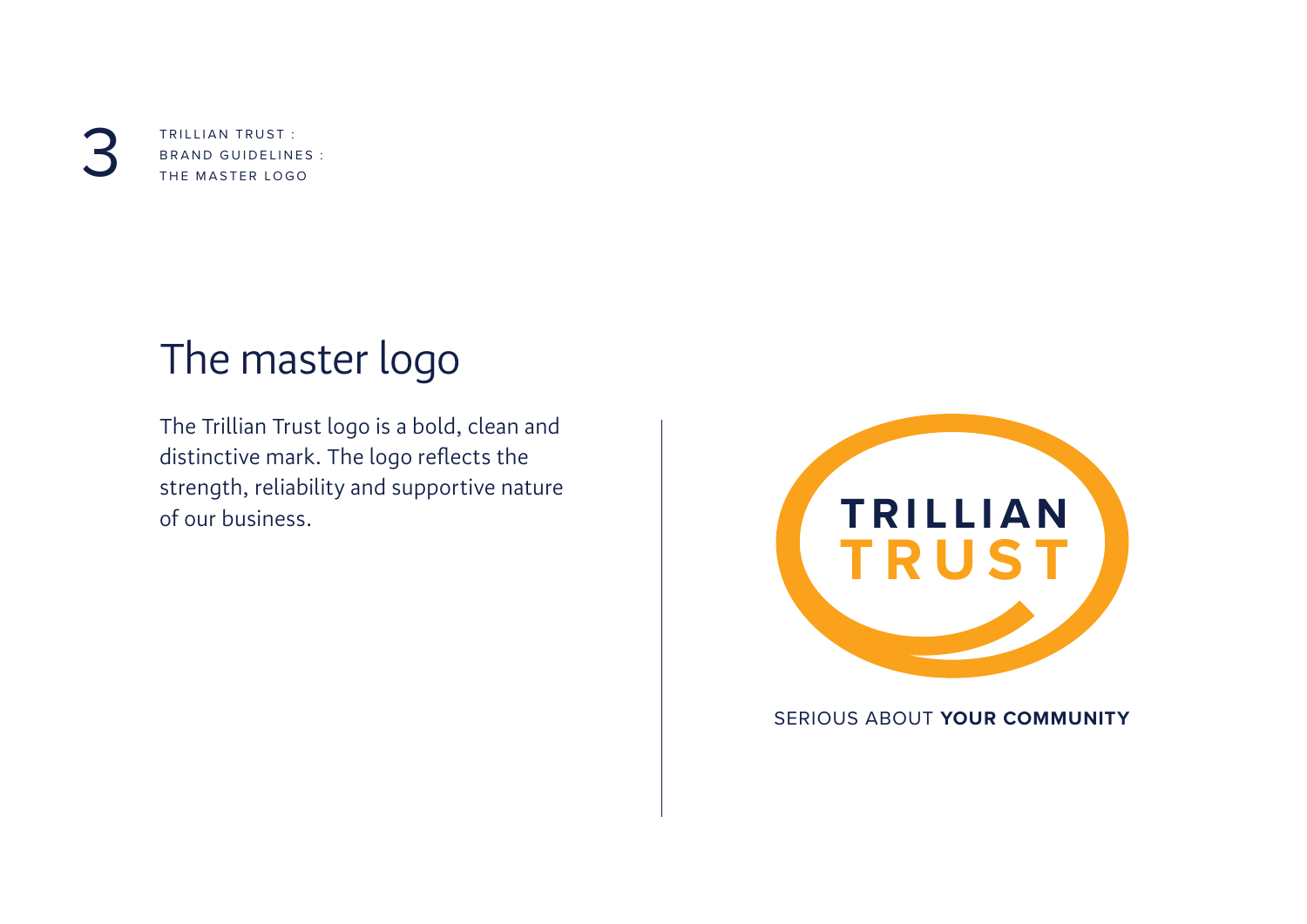

TRILLIAN TRUST : BRAND GUIDELINES :<br>MASTER LOGO VARIATIONS

COLOUR ON WHITE COLOUR ON BLUE COLOUR AND GOLD









SERIOUS ABOUT **YOUR COMMUNITY**

**TRILLIAN TRUST**

COLOUR ON GREY **BLACK ON WHITE BLACK ON WHITE WHITE ON BLACK** 

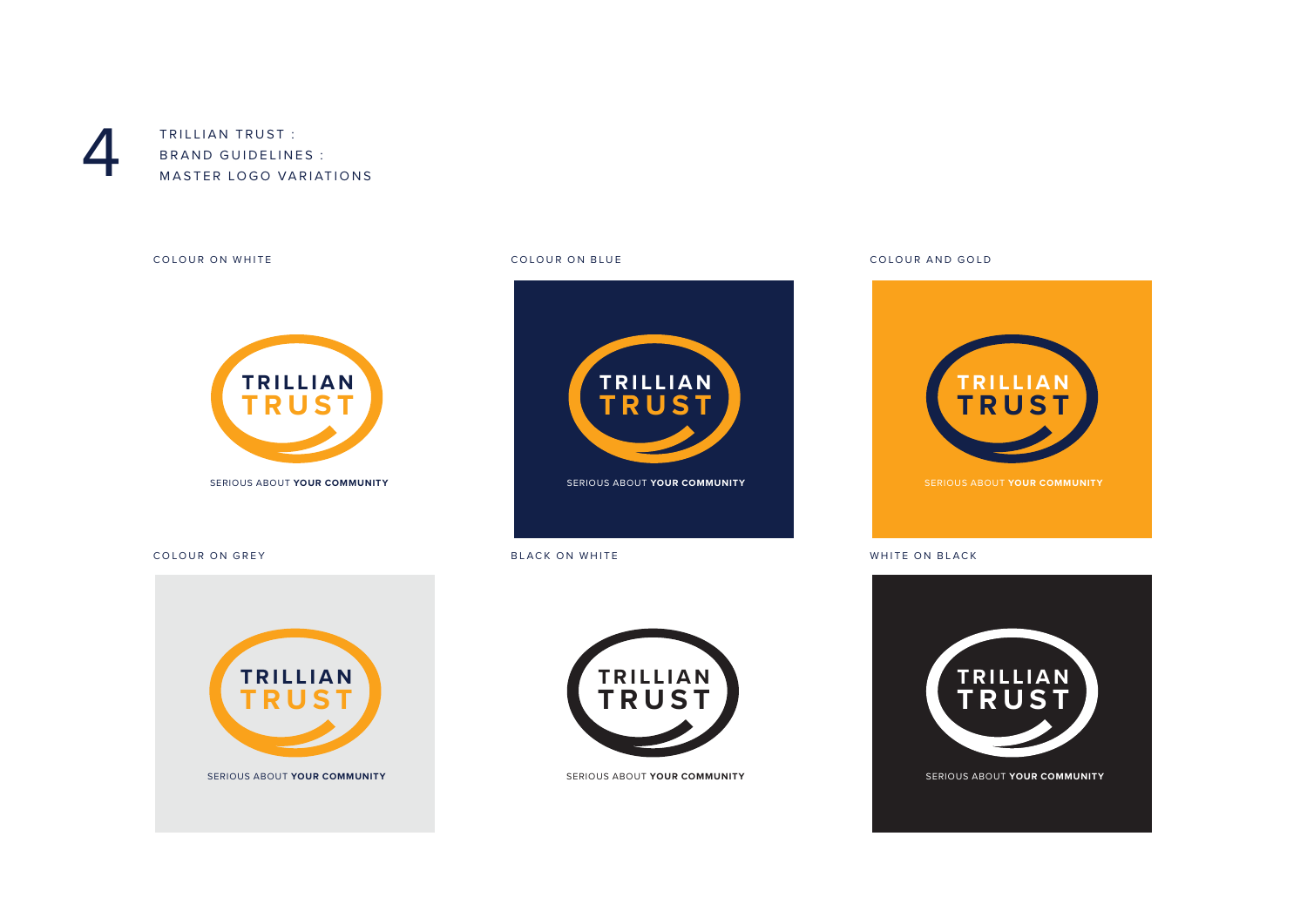TRILLIAN TRUST : TRILLIAN TRUST :<br>BRAND GUIDELINES :<br>THE COLOUR PALETTE

## The colour palette



GOLD PANTONE 137C

C 0 / M 42 / Y 100 / K 0 R 255 / B 164 / B 0



BLUE



#### SERIOUS ABOUT **YOUR COMMUNITY**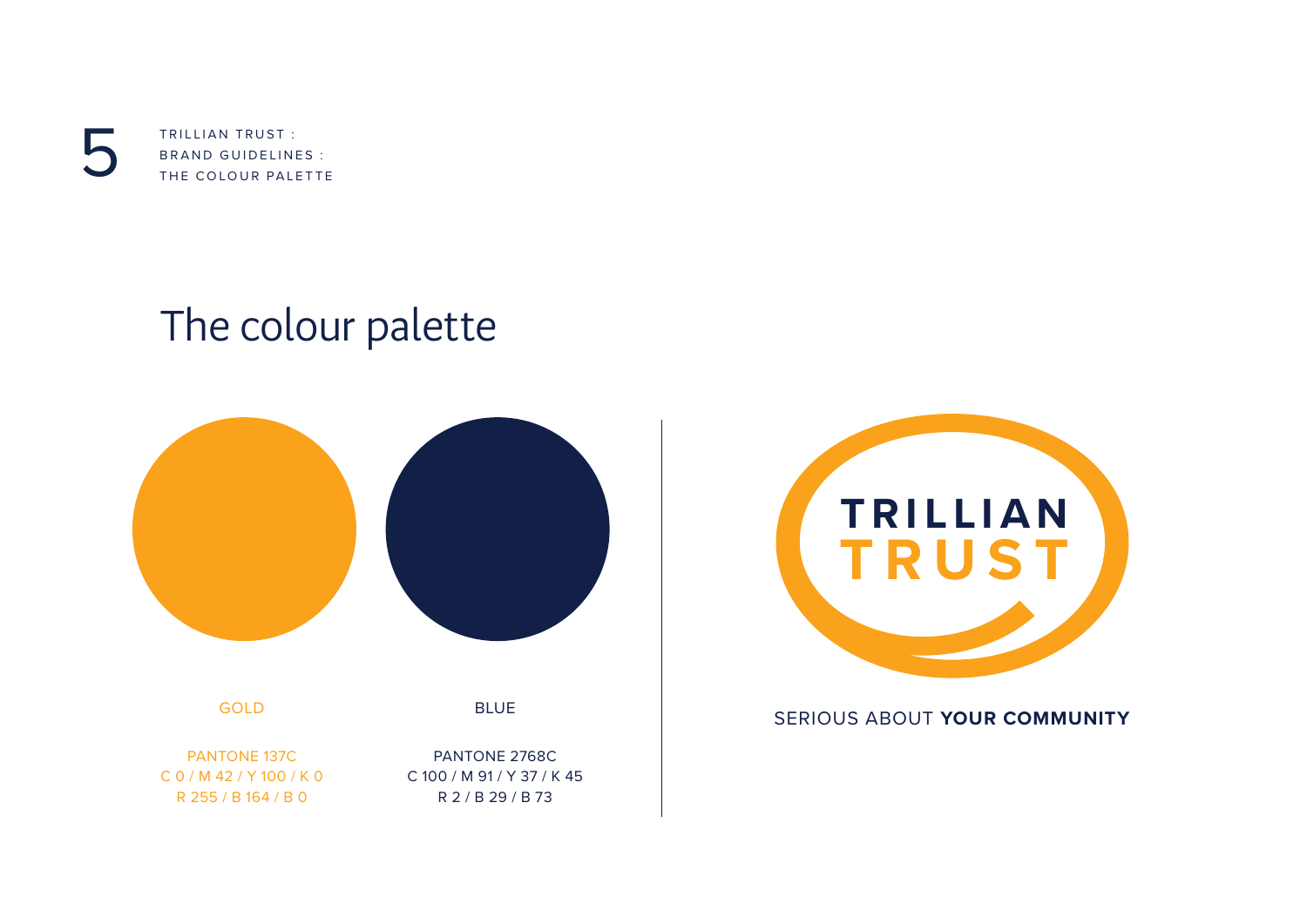

TRILLIAN TRUST : BRAND GUIDELINES :<br>THE MASTER LANDSCAPE LOGO VARIATIONS

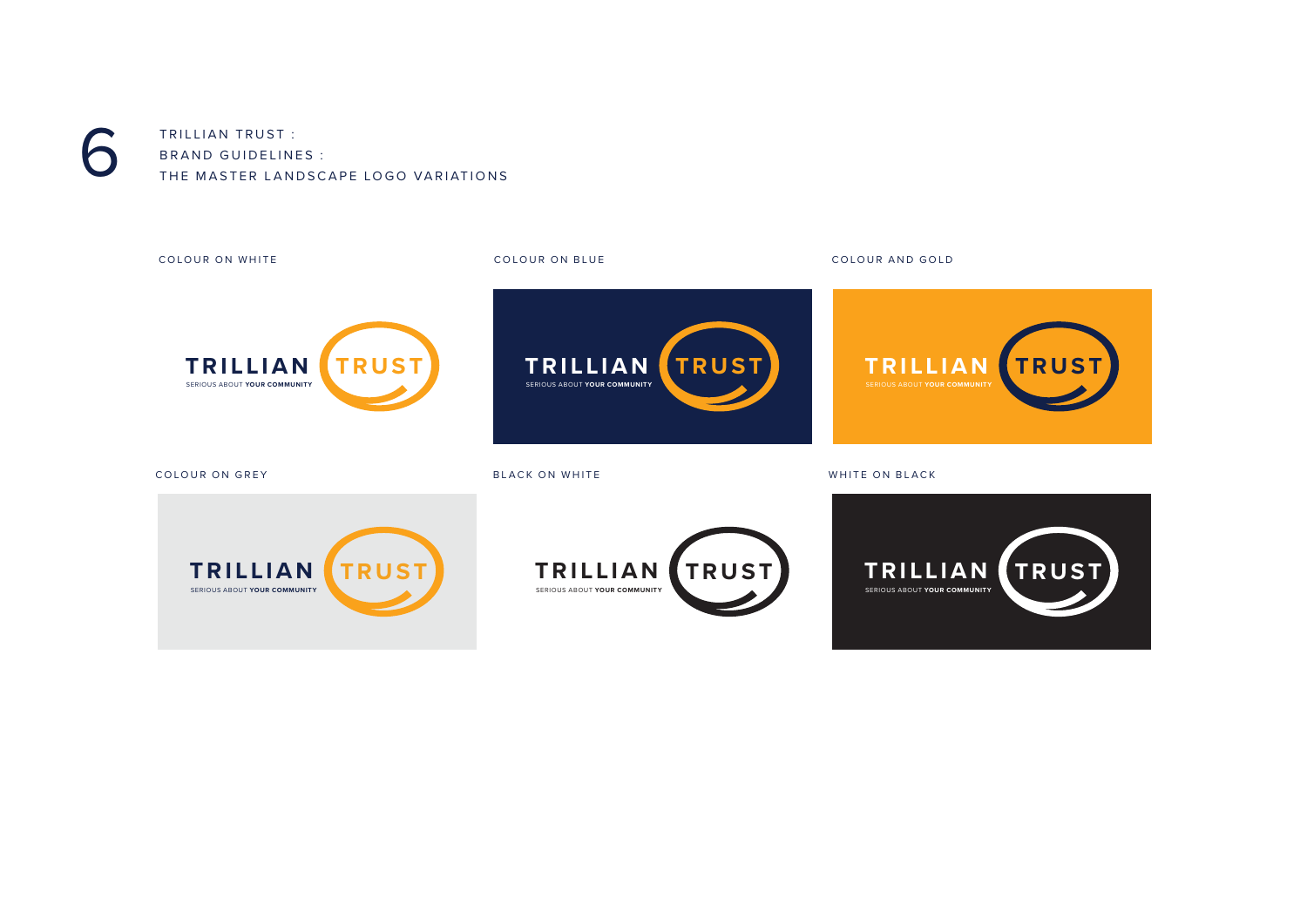TRILLIAN TRUST : BRAND GUIDELINES :<br>CLEARSPACE AND MINIMUM SIZE

#### Clearspace and minimum size



Its important our logo stands clear from other design elements. Use a dimension equal to height of the two 'T's in the logo to determine clearspace around the logo.

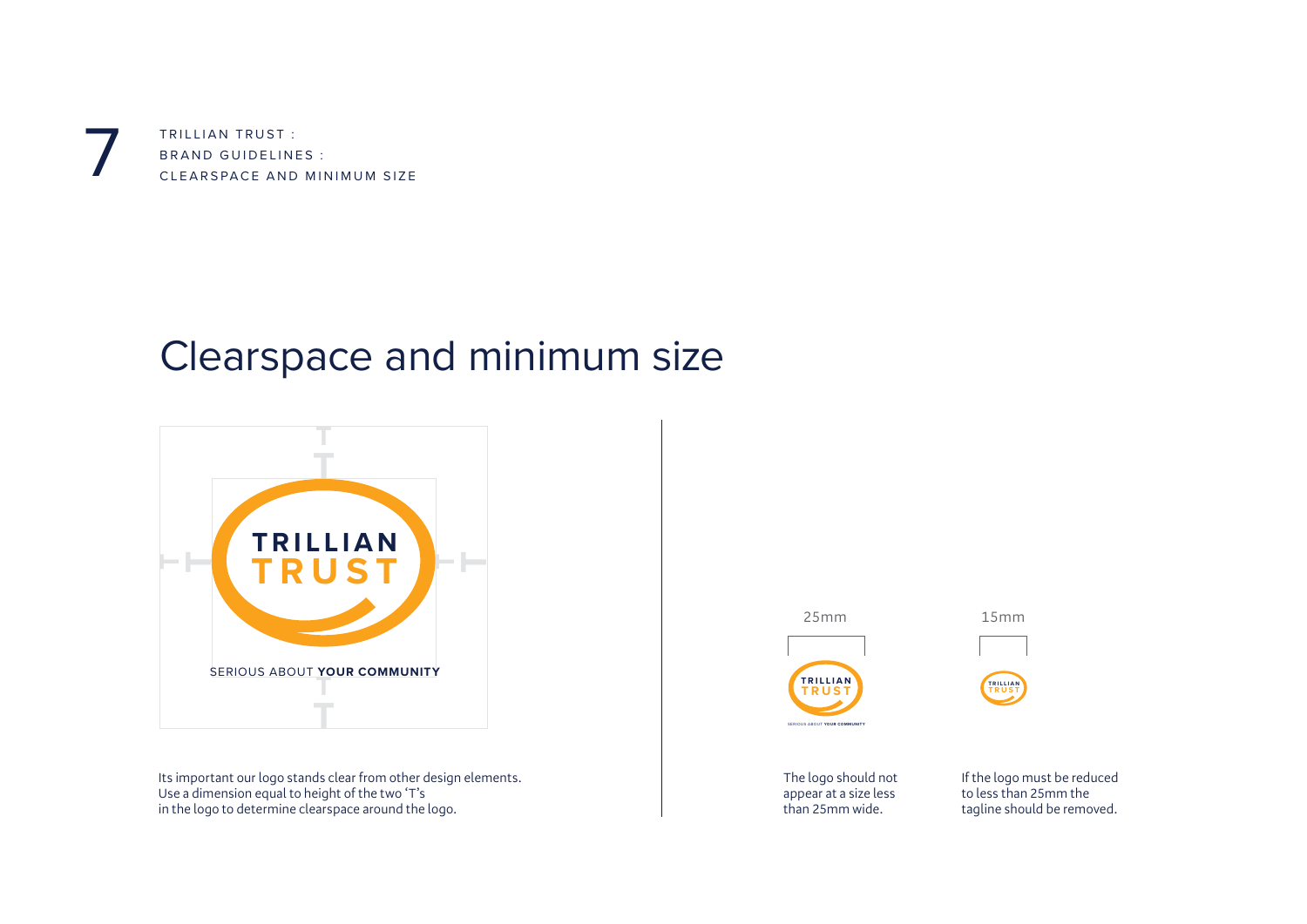

TRILLIAN TRUST : BRAND GUIDELINES :<br>LOGO USE AND MISUSE

## Logo use and misuse

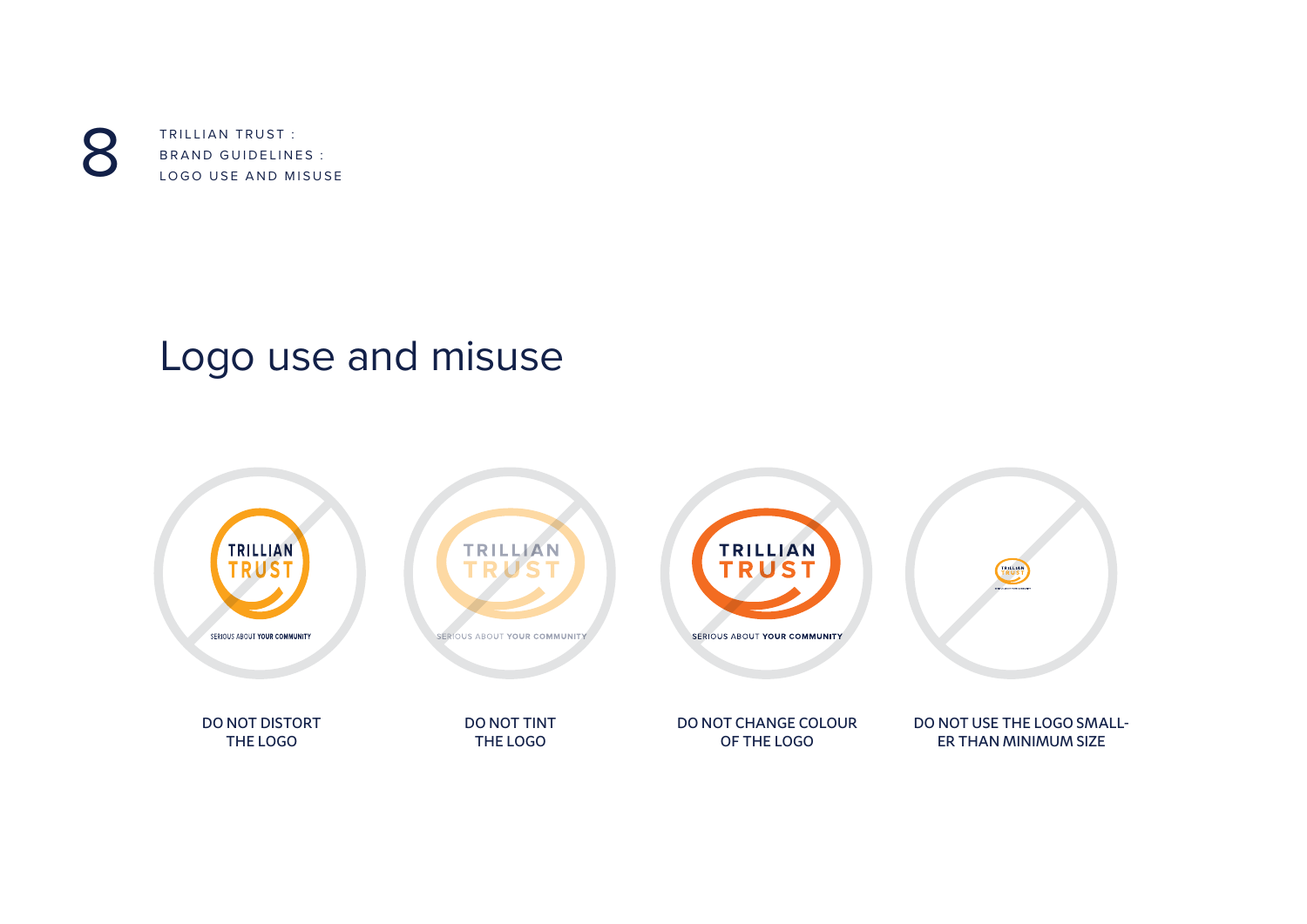TRILLIAN TRUST : BRAND GUIDELINES :<br>TYPEFONTS

## Typefonts

The Trillian Trust print and digital collateral fonts are the Proxima Nova font family, ranging in weights from light to black. Raleway can be substituted in the online environment if Proxima Nova is not available.

Proxima Nova Light Aa Bb Cc Dd ABCDEFGHIJKLMNOPQRST abcdefghijklmnopqrst

Proxima Nova Regular

Aa Bb Cc Dd ABCDEFGHIJKLMNOPQRST abcdefghijklmnopqrst

**Proxima Nova Semibold**

**Aa Bb Cc Dd ABCDEFGHIJKLMNOPQRST abcdefghijklmnopqrst**

**Proxima Nova Bold**

**Aa Bb Cc Dd ABCDEFGHIJKLMNOPQRST abcdefghijklmnopqrst**

Proxima Nova Black

Aa Bb Cc Dd ABCDEFGHIJKLMNOPQRST abcdefghijklmnopqrst

Raleway

Aa Bb Cc Dd ABCDEFGHIJKLMNOPQRST abcdefghijklmnopqrst

# **ABCD1234&%@**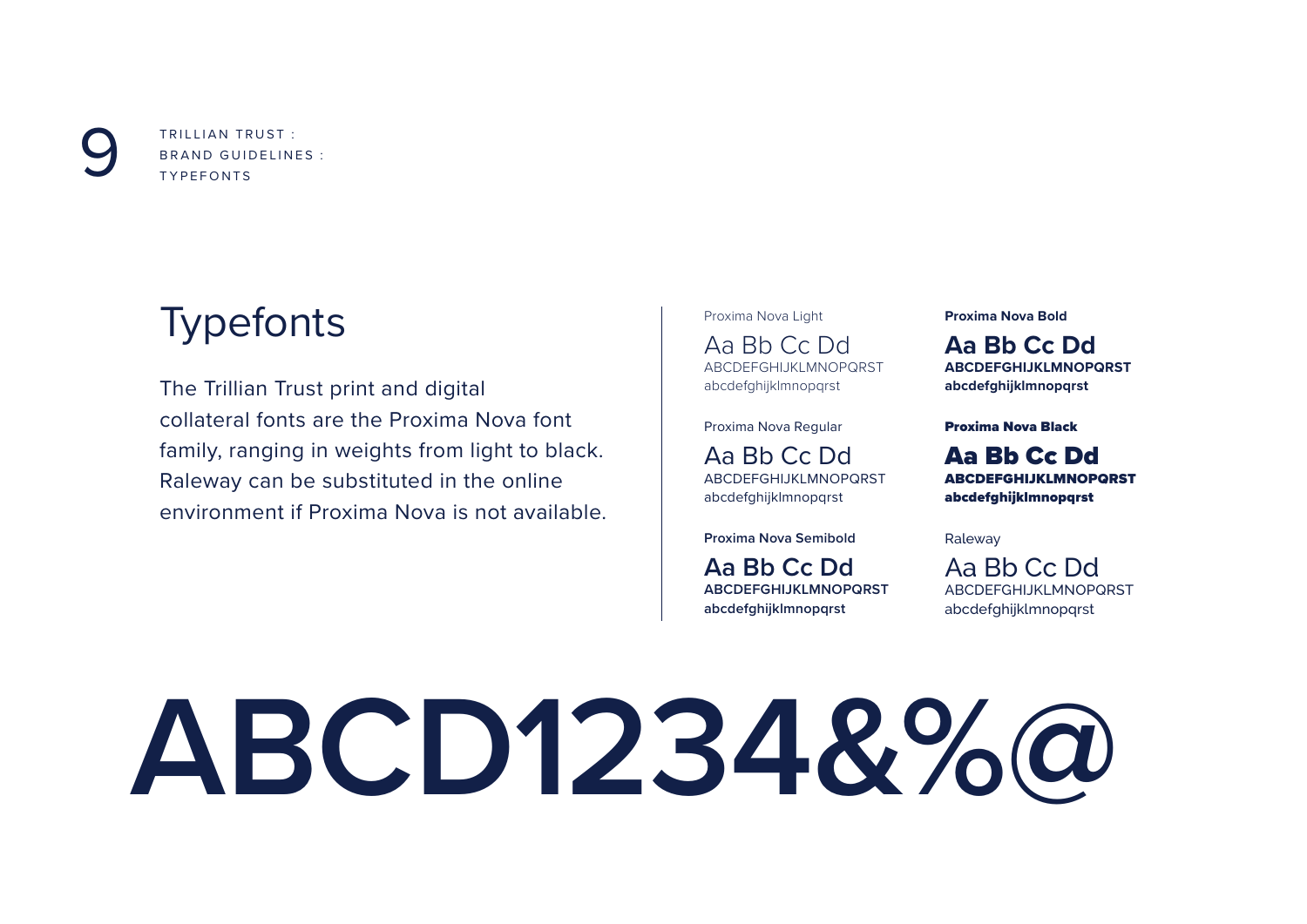TRILLIAN TRUST : **BRAND GUIDELINES :**<br>DESIGN STYLE

The Trillian Trust design style is colourful, energetic, fresh, bold and confident and should always reflect a feeling of professionalism.







SERIOUS ABOUT **YOUR COMMUNITY**

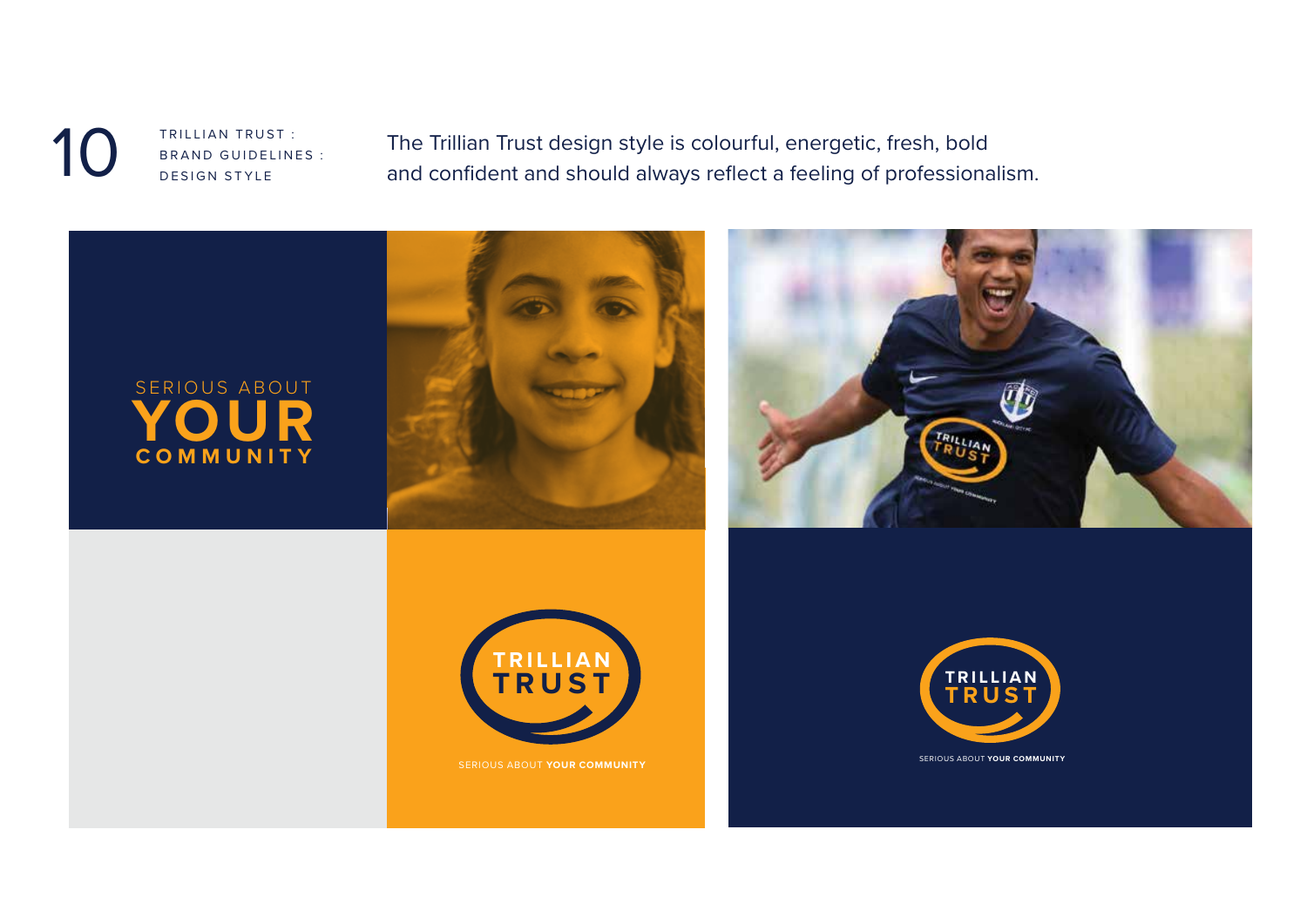